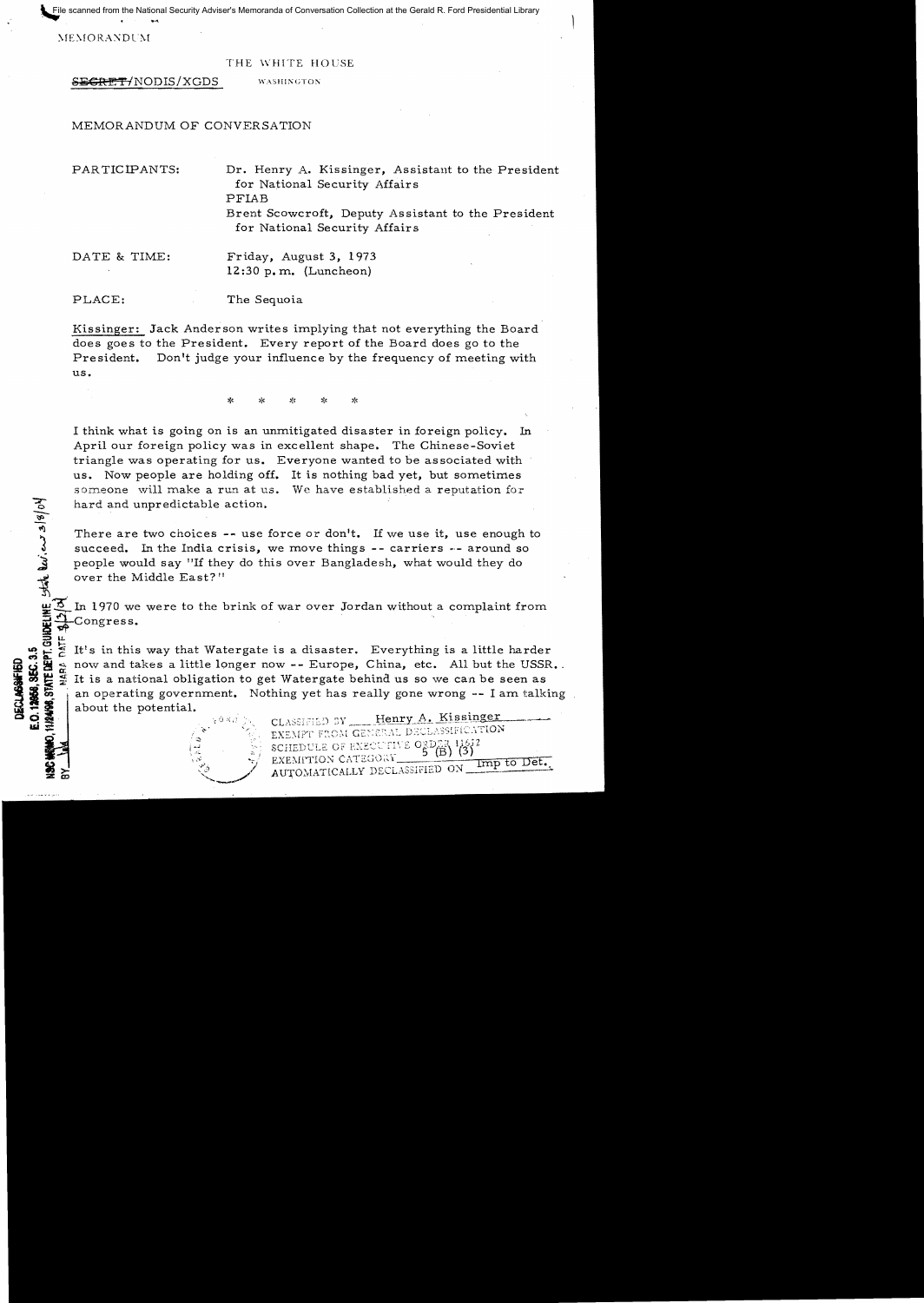### $\overline{\text{SEGRB}}\text{f/NODIS/XGDS}$  - 2 -

We must get over Watergate. I spe ak without prejudice to the facts of it.

Internationally, the big fact is the Sino-Soviet involvement. We have so far pushed the Chinese as a sentimental thing, but let's not kid ourselves: China wants us as a counte::weight to the Soviet Union. It is a pleasure to do business with them. They are tough, they're our best NATO ally! But if they think we are going through our cultural resolution, they won't even run the ideological risk of being tied up with us. They are not sentimental.

A successful Soviet attack on China would overturn the world balance of power. If it is a disarming attack to which we don't respond, if they couple it with seizing Manchuria, the effect on Europe and Japan would be disastrous. We will try to avert this.

It is alleged we have antagonized Japan by neglect, etc. It would be easy if that were so, because we could correct it. They are hard to deal with. They leak everything. You must assume that a country which (through intelligence) fears the most diabolical things of others, must be capable of diabolical things themselves. The Japanese are a potentially corrosive role internationally. Take energy. They are international scavengers. It is a narrow, cold-blooded, etc. But they are tuned to survival, so as long as the international structure is favorable, they are okay. Only.if things go wrong will they desert.

Europe: They accuse us of condominium, of hegemony, of weakening the deterrent, of asking for their buildup.

The danger is that relations with adversaries become easy and those with friends acrimonious.

Also the emergence of the EC is creating some problems. There is a danger they'll push themselves into confrontation with the US.

The Middle East: Israel is so much stronger that the dilemma is on the Arabs. Right now Israel is asking for their immediate surrender, and the Arabs are asking for a miracle. We want to help, but we will not put out a plan for both to shoot at. We are trying to get both sides, or one side, to put out something which will get negotiations going.

A What is the Soviet attitude toward China?

Land: If we are out, would Japan jump to the Soviet Union or to China?

## <del>EGRET</del>/NODIS/XGDS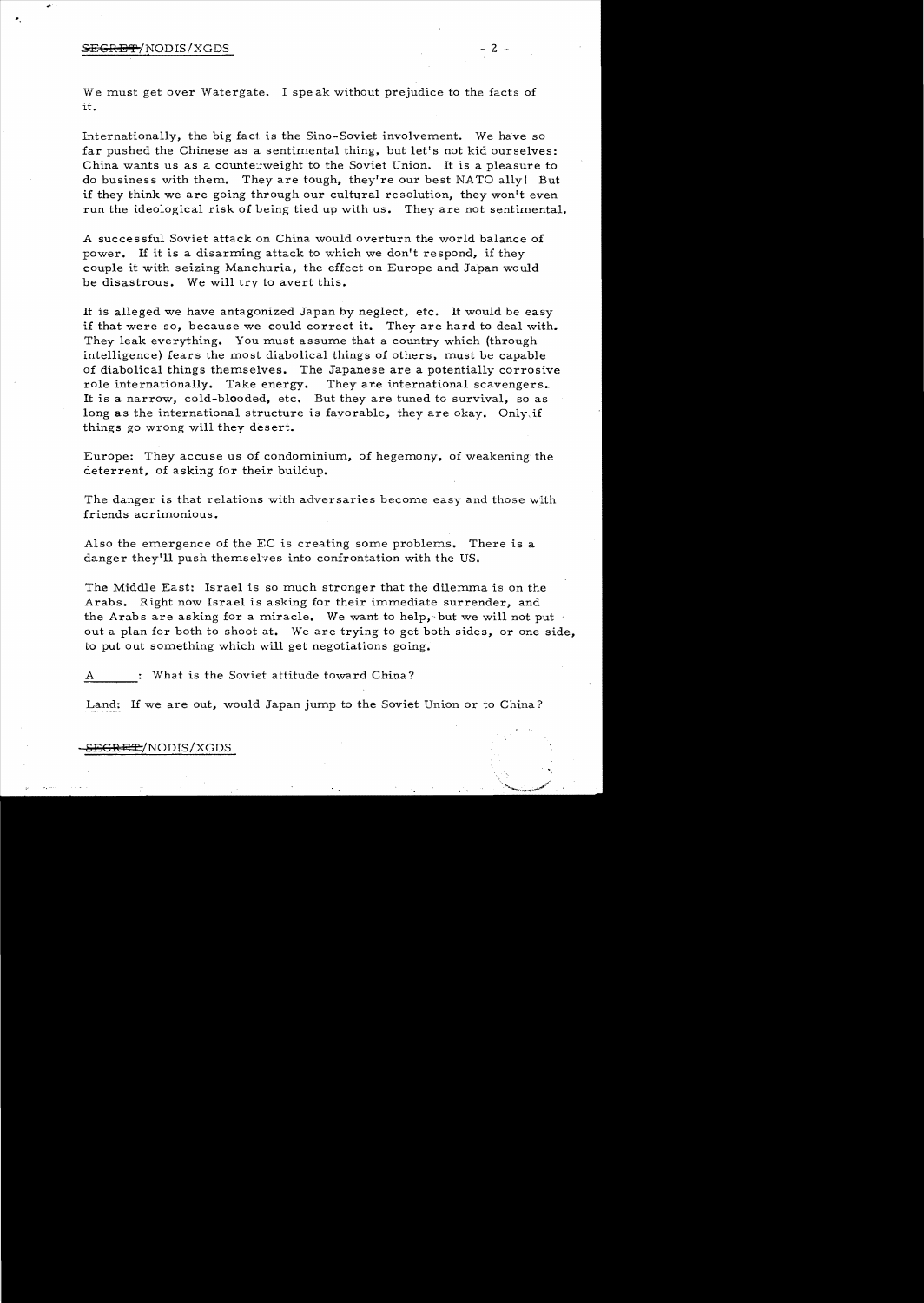# SECRET/NODIS/XGDS - 3 -

•

Kissinger: A year ago I would have said China, now perhaps the Soviet Union. It depends on the timing.

Teller: What will happen after August 15?

Kissinger: We had a negotiation going. The Chinese and Sihanouk must be as upset with the bombing halt as we are. (Gave pitch on the situation. )

I came out in January thinking we had won the war. In June, it was very different. We only had to keep Cambodia confused, so nothing could crystallize.

If China does nothing after a Soviet surgical strike, China is irrelevant; if they attack Russia, they will lose several armies.

I have given you the problems we face. On the other hand, we can make it tough on the Soviet Union and make them hesitate on China. We are pushing them in the Middle East; in Europe there may be confrontation but it will come out all right.

----- : Why has Europe not supported us in the Middle East?

Kissinger: The maximum we can get out of Israel will be less than the radical Arabs want, so we should make Syria sign it. Don't bring Saudi Arabia in.

## <del>SECRET</del> /NODIS/XGDS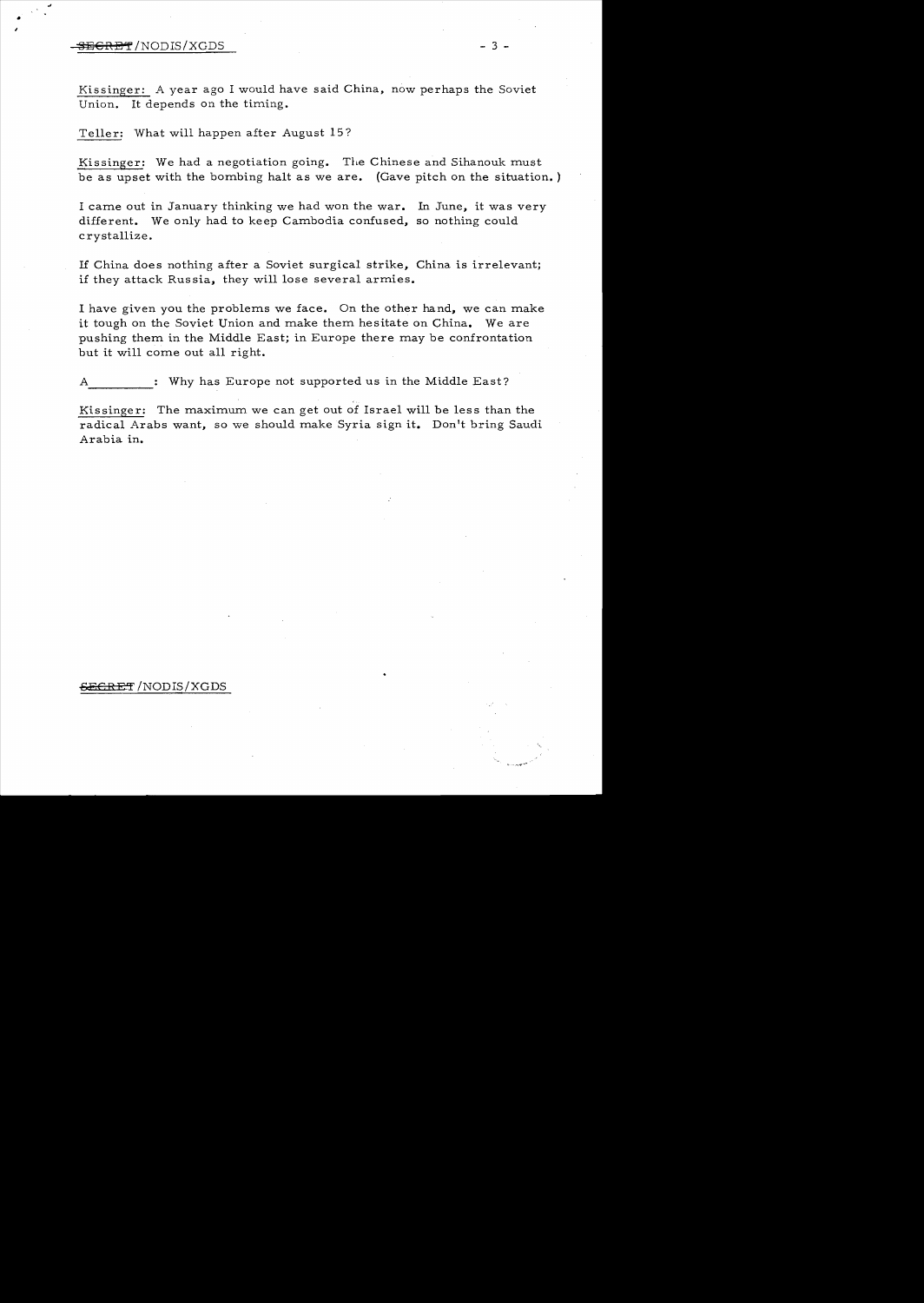Call Recton 8:30 NAKoffre leder formt magement melles THE WHITE HOUSE HAK PFIAB WASHINGTON  $2017$  Jang 73 K- Cerrelman anothe ingeling that not Even yest of brund delles go to Pus. Don't polly softmomer by frequency me  $\alpha$ Strich what is going on is immutigated For opin FP was in speakent show. PRCUSSR I colas approting for us, every one wanted bolding off-crothing had net that sometime somere while month min at me. We have startated a uportation for hard & imprehentable ortion. There are thousandsfree second, of non it, were enough. In Indra Cursois, we wrote transf (carring) around on peroph armed on if they do this can BD, what would thingels and NE In 1970 me vouse te hink fevar aur hetrana W/D complaint from long It is interesting Wateryate, is describing Freeything is a bottle harden work + Tokes a hittle longed want - Europe, Unin, etc. all het vs ip It is with deligate to get work when he had no si we can be selen as operating good. Westwing with his run by grow one Whil & Trontine.

**DECLASSIFIED** E.O. 12958, SEC. 3.5 NSC MEMO, 11/24/98, STATE DEPT. GUNDELINES State levices 3/8/04 NARA DATE 8/3/04  $BY_LM$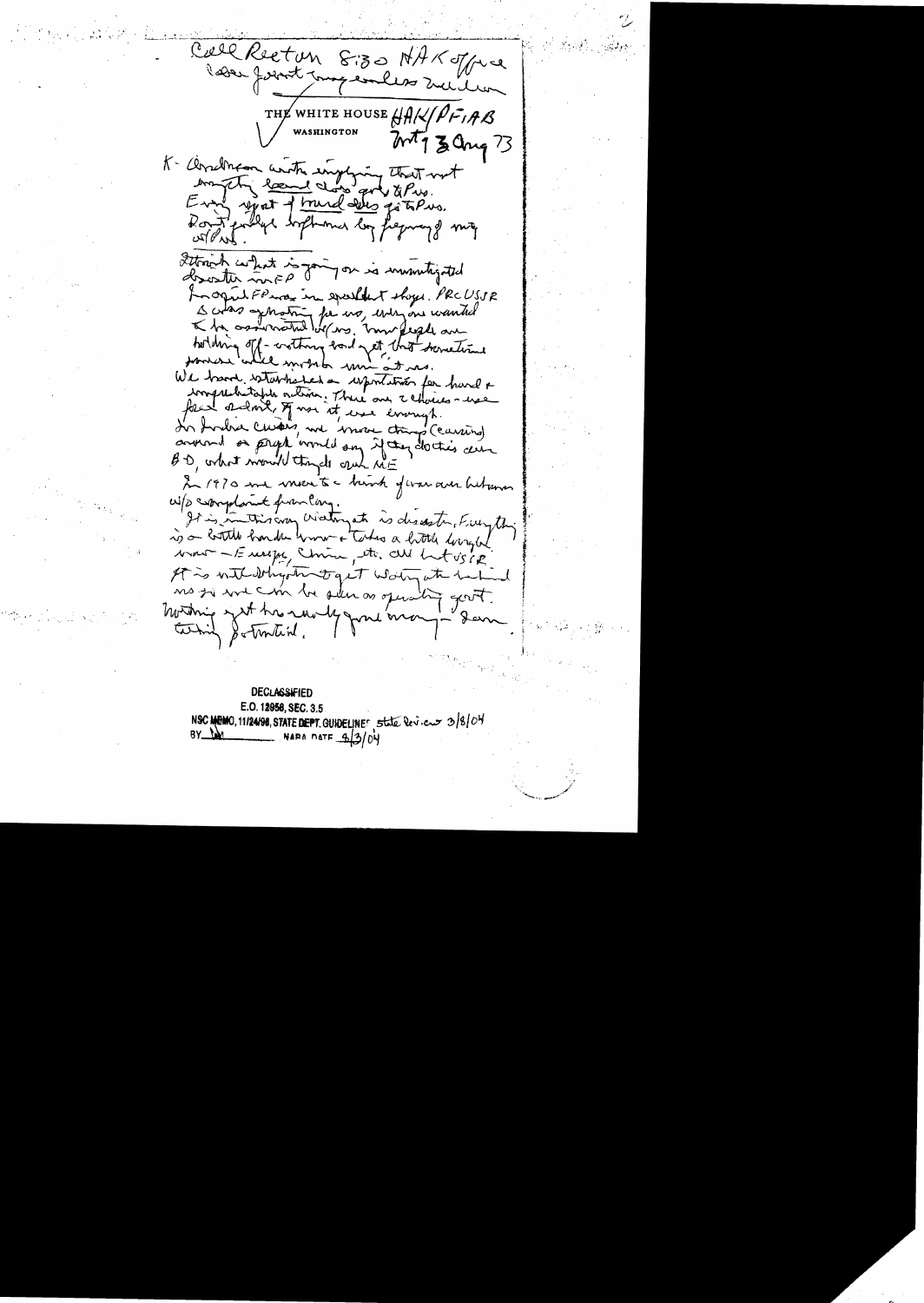THE WHITE HOUSE **WASHINGTON** We must get an city ( w I speak w/o preporter to a fatofith Intely, chip faction sine-size monley. We have so for purse I chim as sentimental Thing, but don't kil - China wow to no of communications Phissing I do but mesa them. They are tompts, one boot A ATO ally etc. But you trink we got the own a will wak of bridge the wy w/ us. They a successful Schattack or PRC would sontin world of If desaring attack af sarring Mondetunda, effect on Empre fazon It is alleged without antagonized Japan b weight, the Trong of that were do, come work wild correct st. They are hard to alread col-they leak everything for innet dessame that a correct which "(there watellyme ) flang the most drabolisal chings Jothers, unst be capitale of chabitical things Unimashus.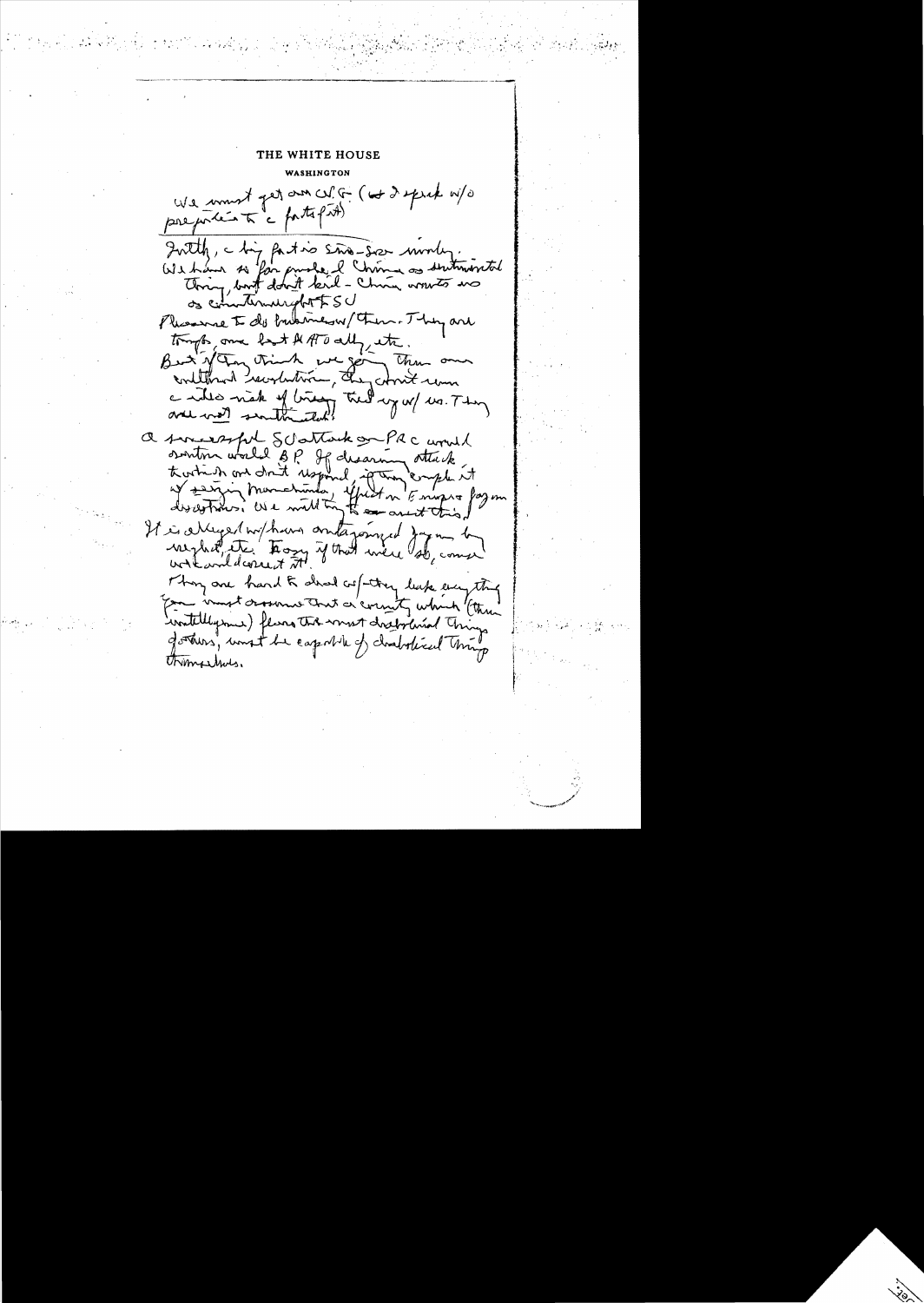### THE WHITE HOUSE

WASHINGTON

Conservation thick everyone will Tiles endingly-theyare work scavery as, It is nomon will blooched it. Beat they are true tuned to summont, so as long as with stantine is favorable, Joy on of. Only if then page were with they disn't. Europe - They accuse j'assistant highway, Juniking determine of acting phillips, Dompon is that Matrons wi/advantus brown larsy + there will friends acrimoning. Observangement de la contriguera putinos - capandation durager boyces ME - Israel to much stronges that delerman in on anato. Reportman Sonal asking for important Surmin, + anals orbing unsuel We scout to tulp, but not put out a plan us it trying to get both or one to port and scouting